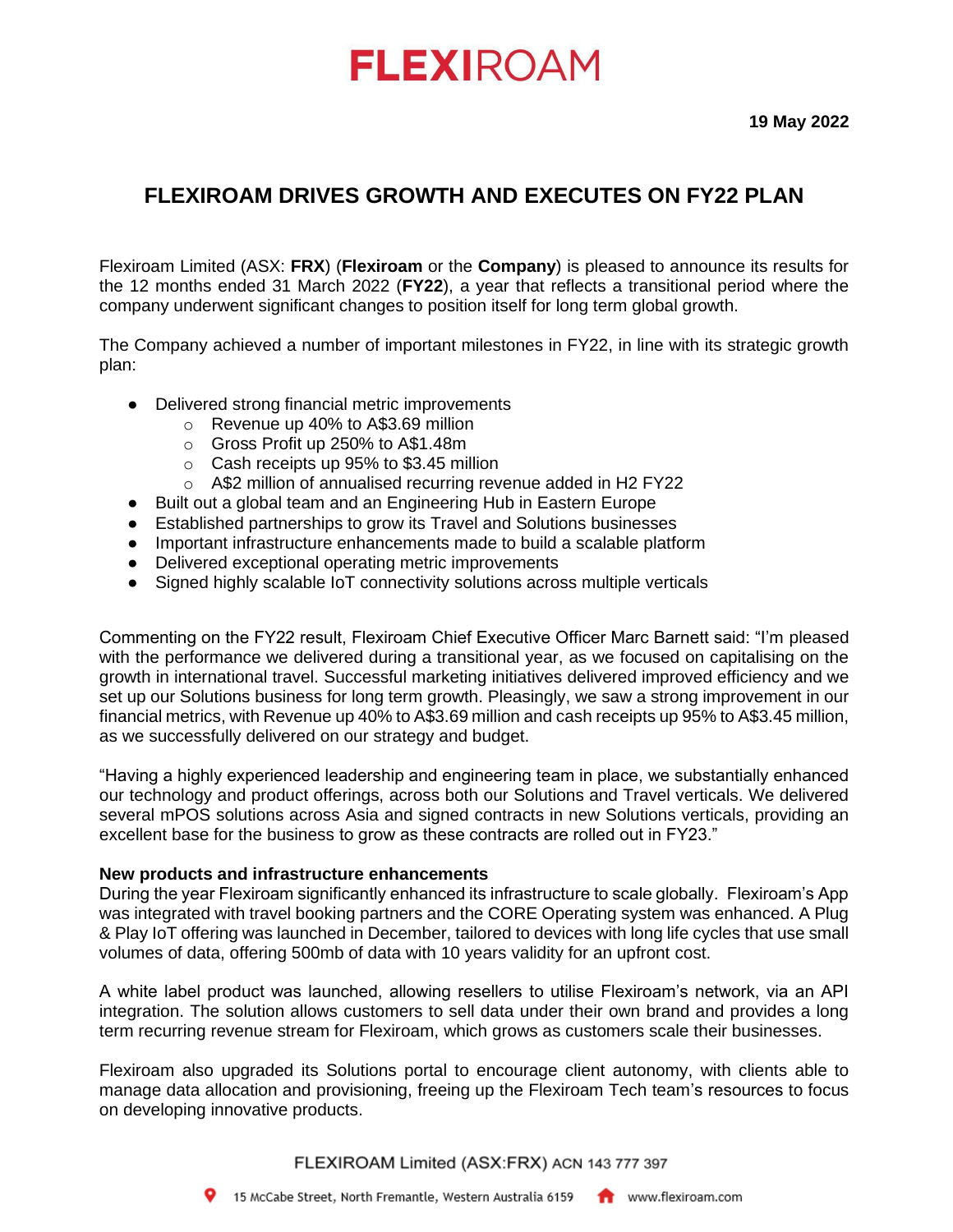## **FLEXIROAM**

### **Travel partnerships**

Flexiroam entered partnerships to increase the market visibility of its products and increase its potential customer base. Flexiroam's existing partnership with Mastercard, allows eligible cardholders to redeem data packs as a reward, while a new partnership was entered into with AirAsia's BIG Rewards Program, covering Indonesia, Thailand and the Philippines. Big Rewards is SouthEast Asia's leading points platform, with 25 million users.

Additional partnerships were forged with major travel insurance companies Tune Protect EMEIA & Malaysia and Discovery Health, where data packs are bundled with insurance policies, to increase market visibility amongst their customers. Flexiroam also partnered with sporting bodies, entering partnerships with The Athletics Association and the Association of Tennis Professionals (ATP Tour), providing global roaming data for their athletes, coaches and members, and incentivising them to refer followers to Flexiroam.

### **Solutions deals signed across key verticals**

Flexiroam significantly expanded its Solutions client base globally, across numerous verticals. It continued to increase penetration of the mobile point-of-sale (mPOS) market, signing multiple contracts with industry leaders in South East Asia. Flexiroam has a strong pipeline of mPOS deals and aims to leverage its success to grow into global markets, with current and new customers.

Solutions contracts were also delivered to several other IoT verticals, including:

- Aircraft communications: renewal of Korean Air agreement
- Plug & Play: Signed a deal with IoT system integrator Thingsdata
- White label data reselling: via agreements with Global Wireless Telecom and BP Mobile
- Maritime connectivity: signed a contract with Nearshore Networks
- Wearables: to connect Lutikey's smart devices
- Transport telematics: signed a deal with Asia Mobiliti
- Bicycle System Platform: connectivity agreement with Cycledios

The opportunity from Flexiroam's new verticals is massive, and the initial contracts provide ideal case studies to drive substantial interest from potential customers, globally.

### **Operational improvements**

During FY22, Flexiroam successfully improved its processes to reduce the customer service team's average first response time from 5-6 hours to less than 10 minutes, delivering a strong NPS score.

Improvements were implemented to marketing initiatives which increased efficiency, with cost per install reducing by \$2.86 to \$0.43, monthly installs ramping from 2k to 83k by March 2022; and return on advertising spend increasing by \$0.14 to \$3.78 per dollar spent. Subscriber numbers, active users and paying users are continually increasing, which are attracting new Travel customers, with new user revenue consistently growing month on month. Data sold doubled during H2 FY22, while data utilisation was up 3X.

### **Strong Financial Performance**

FY22 delivered strong financial results in line with the business plan, slightly exceeding both revenue and EBITDA forecasts.

Revenue was up 40% to A\$3.69M (FY21: A\$2.63M), underpinned by efforts to capitalise on the increase in global travel and initial revenue from the Solutions business. Gross Profit was up 250% to A\$1.48M, while the EBITDA loss of A\$3.98M, was A\$173k above budget.

Cash receipts were up 95% to A\$3.48M (FY21: A\$1.77M), with underlying growth each quarter, and the year end cash balance of A\$4.2M, supports Flexiroam's growth plans. Two capital raises were undertaken at share price premiums, providing A\$4.25 million with no fees incurred, highlighting the confidence investors have in the company's growth prospects. The most recent raise received strong participation from the management team.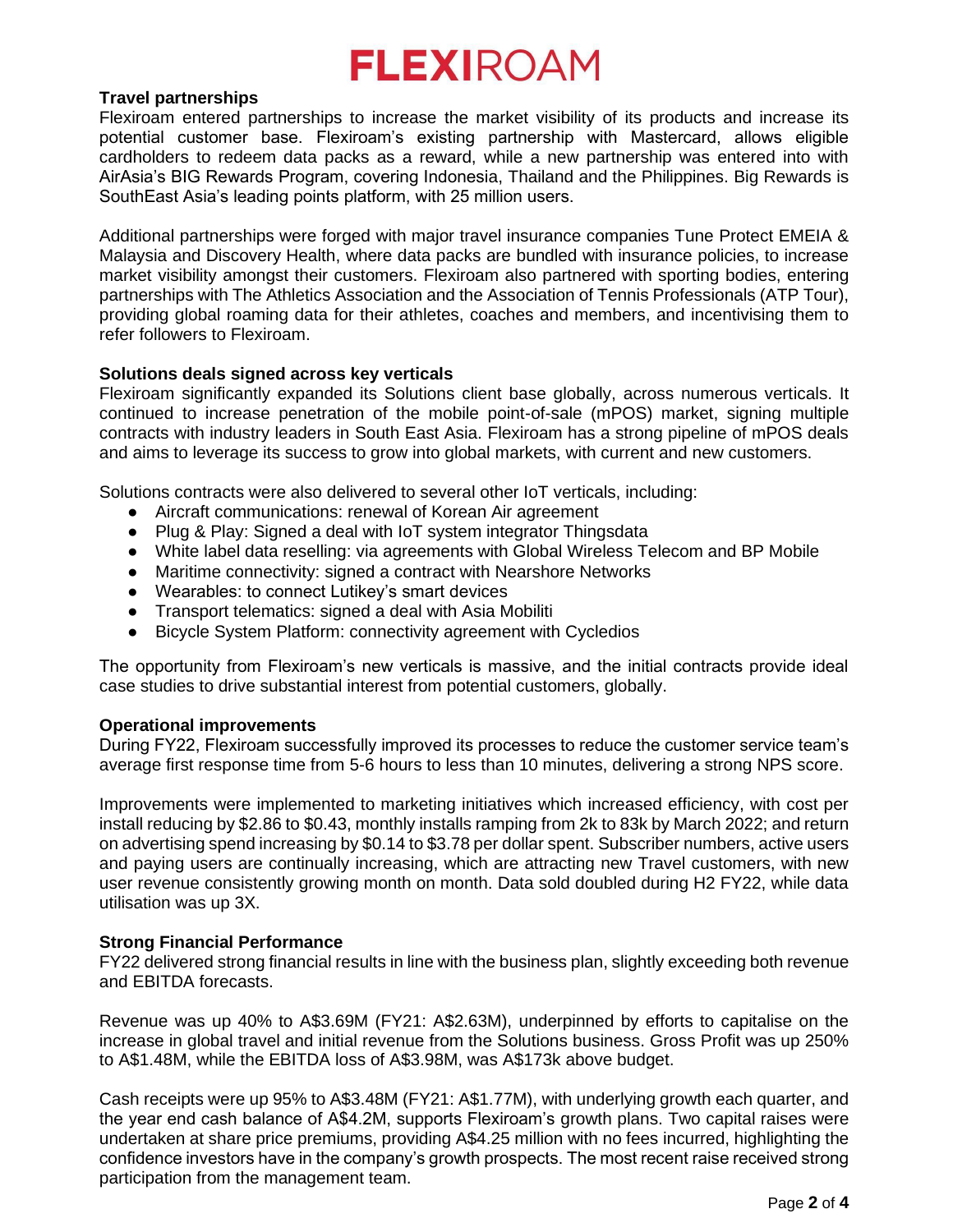## **FLEXIROAM**

### **Solutions contracts underpin positive outlook**

Commenting on the outlook for FY23, Mr Barnett said: "During the second half of the year, we signed 15 Solutions contracts, which will all be generating cash from Q1 FY23 and add \$2 million of annualised revenue, once fully deployed. Three of our new partners are multi Billion dollar companies, providing ample opportunities for contract expansion over time. Recurring Solutions revenue increased to 12% of total revenue in Q4 FY22 and will continue to grow as more contracts are rolled out.

"Data usage from Travel users has now increased to pre-pandemic levels, and I expect the strong growth trajectory to continue into FY23. To improve margins, we are focused on reducing data costs, on our journey to building a profitable and sustainable business. Our increasing scale improves our ability to negotiate more favorable terms with network operators and aggregators. We will also be implementing a multi IMSI strategy to better facilitate network switching, to optimise our margins over time, while maintaining the same excellent level of performance and coverage.

"Following a year of transition, we are very well positioned to capitalise on a growing pipeline of Solutions opportunities. To capture the market demand, our engineering team will be developing new features and solutions across new verticals and use cases. Given the ramp up in our Solutions verticals and the ongoing travel metric improvements, I am confident we will deliver a 100% increase in revenue, to A\$7.2M in FY23."

-END-